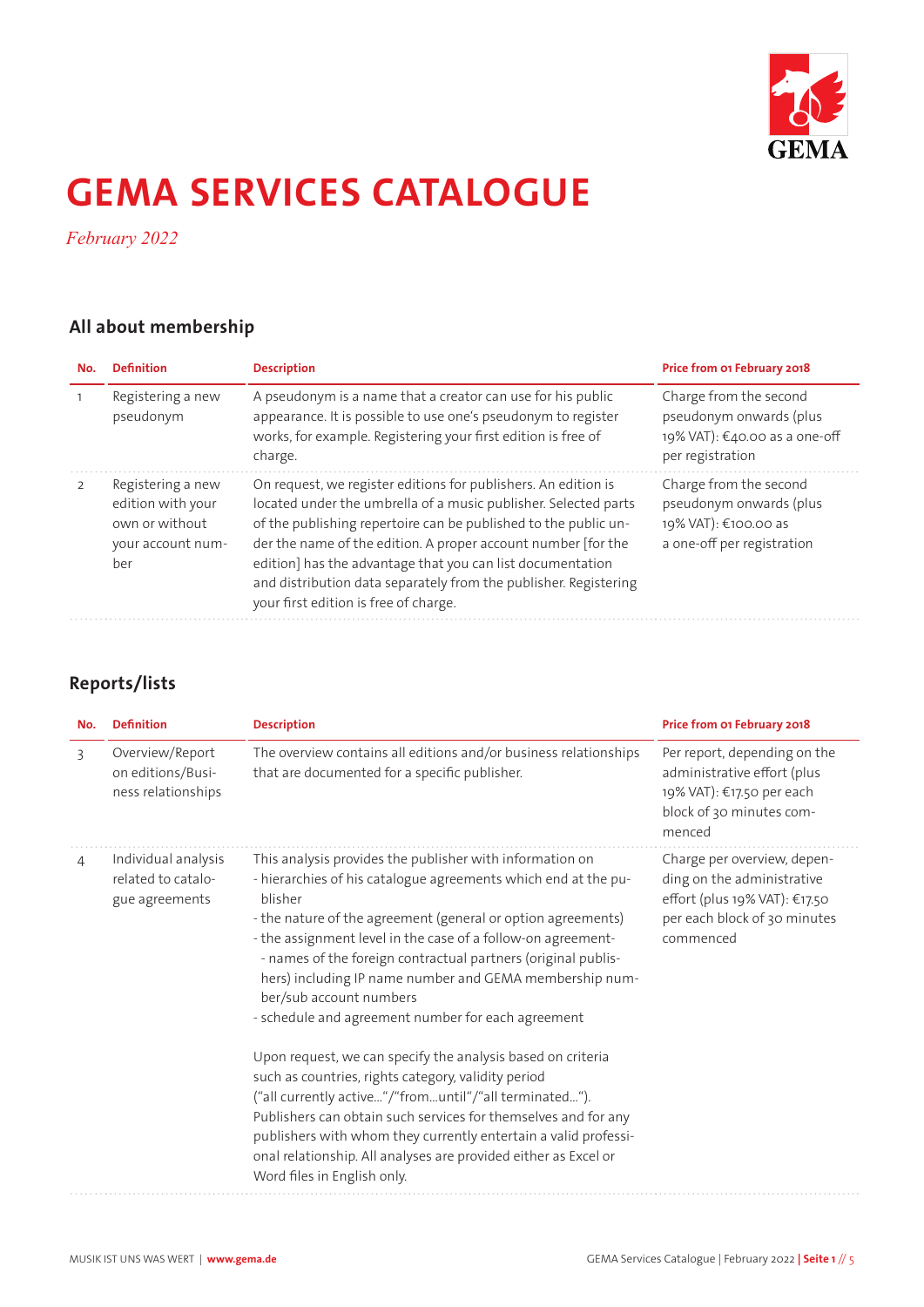| No. | <b>Definition</b>                                                       | <b>Description</b>                                                                                                                                                                                                                                                                                                                                                                                                                                                                                                                                                                                                                                                                                                                                                                                                                                                                                                                                                                                                                                                                                                                                                                                                                                                                                                                               | Price from 01 February 2018                                                                                                             |
|-----|-------------------------------------------------------------------------|--------------------------------------------------------------------------------------------------------------------------------------------------------------------------------------------------------------------------------------------------------------------------------------------------------------------------------------------------------------------------------------------------------------------------------------------------------------------------------------------------------------------------------------------------------------------------------------------------------------------------------------------------------------------------------------------------------------------------------------------------------------------------------------------------------------------------------------------------------------------------------------------------------------------------------------------------------------------------------------------------------------------------------------------------------------------------------------------------------------------------------------------------------------------------------------------------------------------------------------------------------------------------------------------------------------------------------------------------|-----------------------------------------------------------------------------------------------------------------------------------------|
| 5   | Work lists/work<br>version lists                                        | Said overview regarding registered works contains the following<br>information:<br>- work number/work version number<br>- information submitted by the registering party<br>Beyond that, we also create individual work lists for our mem-<br>bers in line with their personal requirements.<br>Information you can choose individually from the work list in-<br>cludes: Title (incl. additional titles), work shares (incl. partici-<br>pants' number), information on instrumentation, duration,<br>language and opus, work version incl. ISWC, work version ar-<br>rangement and, in the case of participating rights owners, the<br>participants' number, rights category, territory, period and ro-<br>le-specific shares and further information. Information you can<br>choose individually from the work list includes: Work version ti-<br>tle, participants in the work version with IP name number, role,<br>collective management organisation membership and shares<br>for performing and mechanical rights, ISWC, ISRC, published<br>works number, schedule number, duration and instrumentation<br>and further information. Work lists can be sent to our members<br>as Excel or pdf files or as hard copies.<br>Alternatively, you can access them free of charge via our online<br>service Repertoire search (enhanced access) | Applicable charge, depen-<br>ding on the administrative<br>effort (plus 19% VAT): €17.50<br>per each block of 30 minutes<br>commenced   |
| 6   | Overview of cate-<br>gorised works and/<br>or work versions             | In this list, we provide our members with an overview of tho-<br>se works and/or work versions they contributed to and where<br>a work categorisation based on the work documentation has<br>been determined. With regards to such works or work versions,<br>information is provided which categorisation has been made in<br>line with Articles 63-66 of the distribution plan.                                                                                                                                                                                                                                                                                                                                                                                                                                                                                                                                                                                                                                                                                                                                                                                                                                                                                                                                                                | Charge per overview, depen-<br>ding on the administrative<br>effort (plus 19% VAT): €17.50<br>per each block of 30 minutes<br>commenced |
| 7   | A list of works<br>that have not been<br>registered electro-<br>nically | Said overview contains old works which are, due to specific<br>reasons, still in line for digitisation. These are, for example, old<br>AWA works that were not used yet since the data transfer from<br>AWA to GEMA.<br>Our members receive a copy of the index card or the AWA regis-<br>tration form.                                                                                                                                                                                                                                                                                                                                                                                                                                                                                                                                                                                                                                                                                                                                                                                                                                                                                                                                                                                                                                          | Applicable charge, depen-<br>ding on the administrative<br>effort (plus 19% VAT): €17.50<br>per each block of 30 minutes<br>commenced   |

### **All about works**

| No. | <b>Definition</b>                                  | <b>Description</b>                                                                                                                                                                                                                                                                                                                                                                                                                                                                                                                                                                                                                                | Price from 01 February 2018                                                                                               |
|-----|----------------------------------------------------|---------------------------------------------------------------------------------------------------------------------------------------------------------------------------------------------------------------------------------------------------------------------------------------------------------------------------------------------------------------------------------------------------------------------------------------------------------------------------------------------------------------------------------------------------------------------------------------------------------------------------------------------------|---------------------------------------------------------------------------------------------------------------------------|
| 8   | Information on<br>works and their<br>rights owners | We support our members and customers regularly when it co-<br>mes to their research and provide information regarding the<br>works managed via GEMA on the basis of representation agree-<br>ments. Information pursuant to the German Collecting Socie-<br>ties' Act, Section 55, are usually free of charge.<br>Information on addresses and/or participants on works is sub-<br>ject to a fee. It can only be provided if the participants in questi-<br>on have agreed to the release of their details. Inquiries which in-<br>volve more than 4 works are chargeable in their entirety. Inqui-<br>ries for up to 4 works are free of charge. | Charge, on a per work basis,<br>from the fifth work onwards<br>$(plus 19\% VAT):$<br>Members: €1.50<br>Non-members: €3.00 |
|     |                                                    | Alternatively, you can access them free of charge via our online<br>service Repertoire search www.gema.de/repertoire-search                                                                                                                                                                                                                                                                                                                                                                                                                                                                                                                       |                                                                                                                           |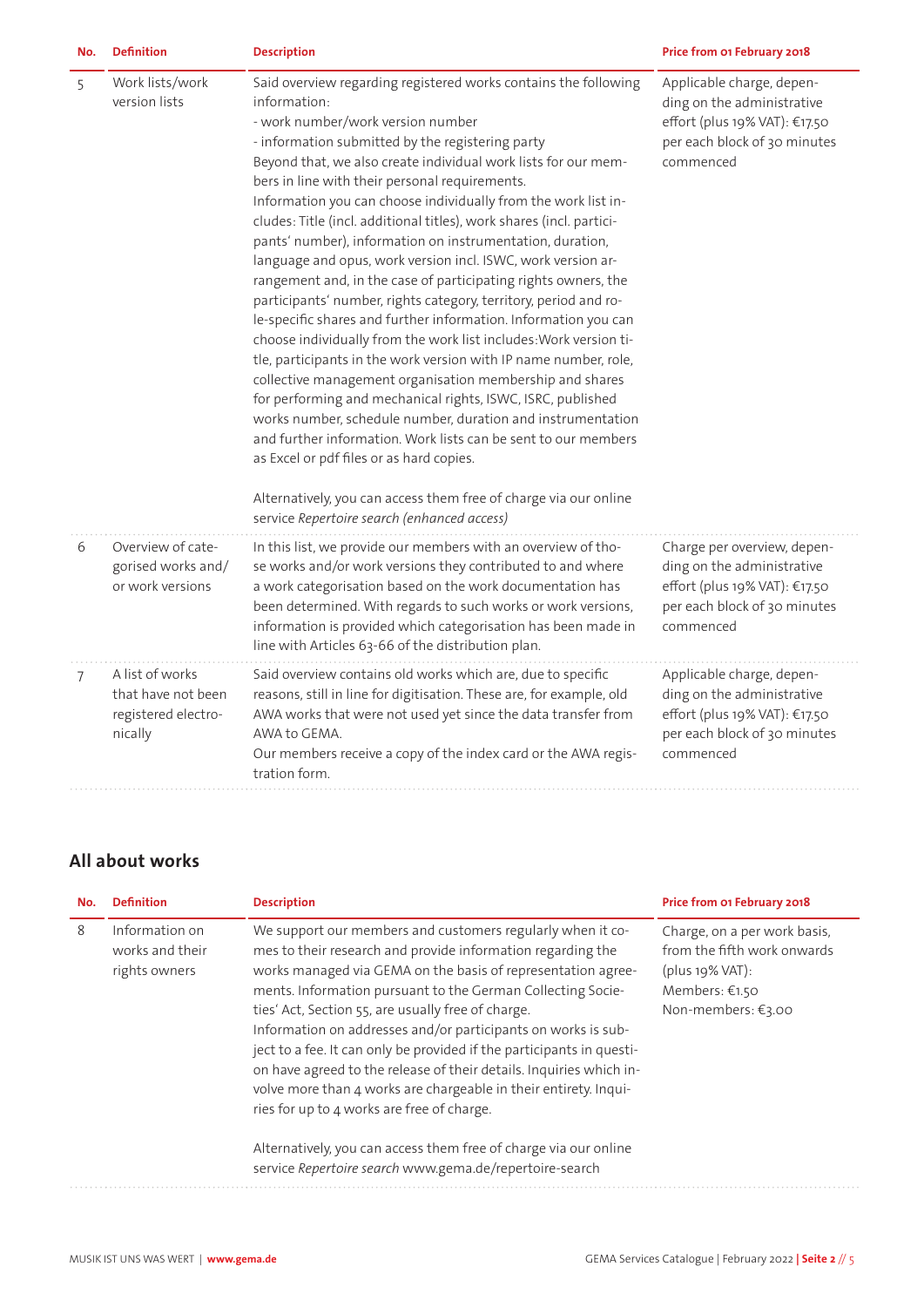| No. | <b>Definition</b>                             | <b>Description</b>                                                                                                                                                                                                                                                                        | Price from 01 February 2018                                                             |
|-----|-----------------------------------------------|-------------------------------------------------------------------------------------------------------------------------------------------------------------------------------------------------------------------------------------------------------------------------------------------|-----------------------------------------------------------------------------------------|
| q   | International<br>Standard Work<br>Code (ISWC) | An ISWC is a unique identifier for musical works (equivalent to<br>the ISBN). If all creators of a work is member of a musical collec-<br>tive management organisation, an ISWC is automatically alloca-<br>ted to these work versions. Such automatic allocations are free<br>of charge. | Charge per ISWC for non-<br>society creators/publishers<br>$(plus 19\% VAT):$<br>€10.00 |
|     |                                               | Works where all creators are not members of a collective ma-<br>nagement organisation (non society participants), can obtain<br>an ISWC from GEMA upon request.                                                                                                                           |                                                                                         |

#### **Detailed statements**

| No.             | <b>Definition</b>        | <b>Description</b>                                                                                                                                                                                                                                                                                                                                                                                                                                                                                                                                                                                                                                             | Price from 01 February 2018              |
|-----------------|--------------------------|----------------------------------------------------------------------------------------------------------------------------------------------------------------------------------------------------------------------------------------------------------------------------------------------------------------------------------------------------------------------------------------------------------------------------------------------------------------------------------------------------------------------------------------------------------------------------------------------------------------------------------------------------------------|------------------------------------------|
| 10 <sup>°</sup> | Detailed<br>statements 1 | Former individual statements (general)<br>In the categories BM, DK, E, ED, EM, FS, FS VR, KMOD, KMOD VR,<br>M, MOD D, MOD D VR, MOD S, MOD S VR, R, R VR, T, TD, TD VR, T<br>FS, T FS VR, U, UD, VOD D, VOD D VR, VOD S, VOD S VR, WEB and<br>WEB VR, the party entitled to receive royalties may request a<br>schedule with the allocated works, the participation share and<br>the amounts, plus the number of distributed performances for<br>categories U and UD within a period of 8 weeks from the res-<br>pective payment dates<br>Alternatively, you can access them free of charge via our online<br>service GEMA download. www.gema.de/gema-download | Charge per page<br>(plus 19% VAT): €1.00 |
| 11              | Detailed<br>statements 2 | Former individual statements (general)<br>In the categories R, R VR, FS, FS VR, T FS and T FS VR, the party en-<br>titled to receive royalties may, within a period of 8 weeks from<br>the respective payment dates, request a schedule for the alloca-<br>ted works and films with details of the respective channel, bro-<br>adcast date, the exact broadcast duration and the coefficients<br>for TV broadcasts pursuant to Art. 107, provided that GEMA has<br>received the respective details from the broadcasters.<br>Alternatively, you can access them free of charge via our online<br>service GEMA download. www.gema.de/gema-download              | Charge per page<br>(plus 19% VAT): €1.00 |
| 12              | Detailed<br>statements 3 | Former usage statements (Stage music, serious music,<br>light (U) music)<br>In the categories BM, E, ED, EM, U and UD, the party entitled to<br>receive royalties may, within a period of 8 weeks from the res-<br>pective payment dates, request a schedule with details on the<br>venue, the date of the performance and the name of the event<br>organiser.<br>Alternatively, you can access them free of charge via our online<br>service GEMA download. www.gema.de/gema-download                                                                                                                                                                         | Charge per page<br>(plus 19% VAT): €1.00 |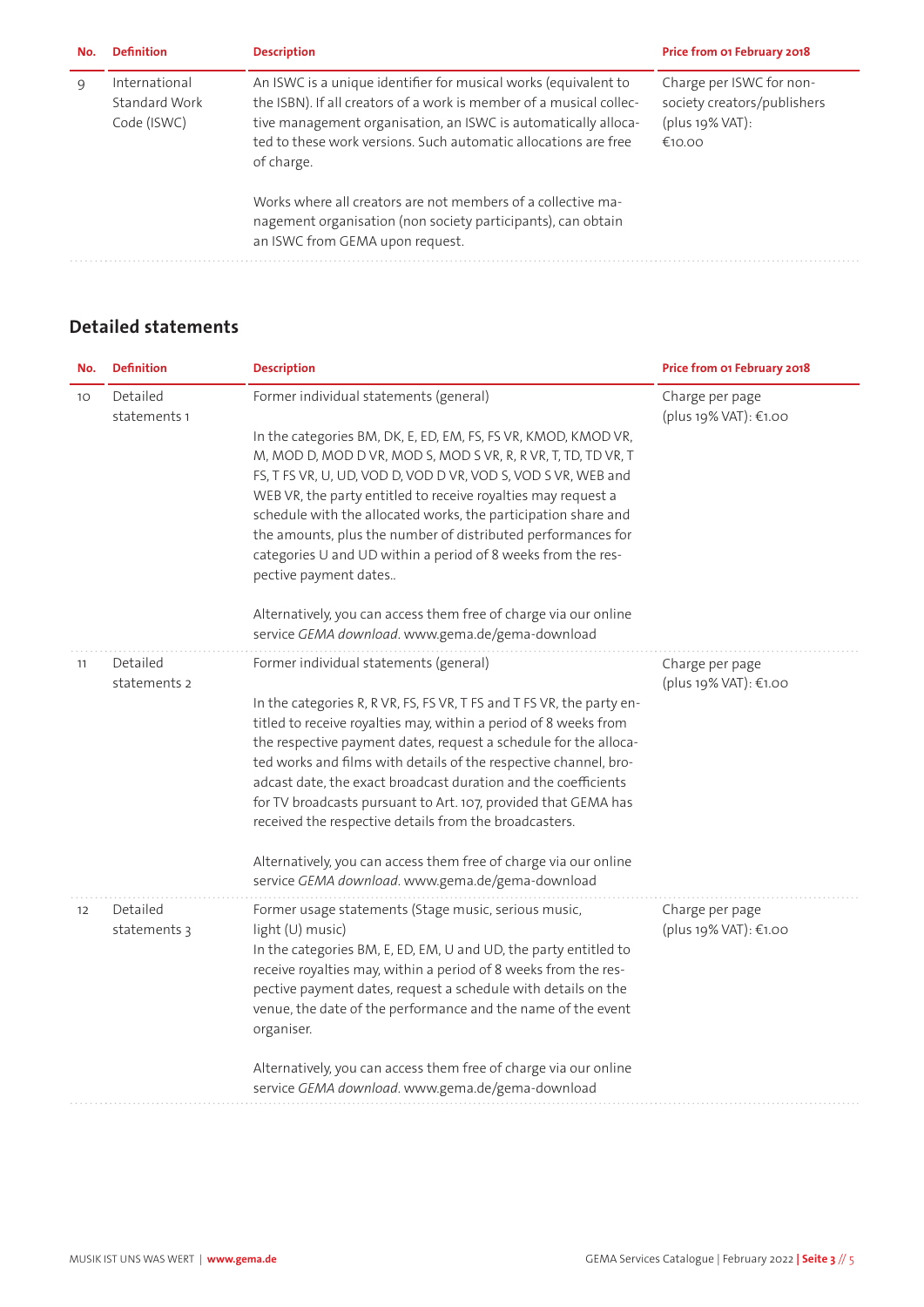| No. | <b>Definition</b>                                                                                                                                                 | <b>Description</b>                                                                                                                                                                                                                                                                                                                                                                                                                                                                                                                              | Price from 01 February 2018                                                                                                             |
|-----|-------------------------------------------------------------------------------------------------------------------------------------------------------------------|-------------------------------------------------------------------------------------------------------------------------------------------------------------------------------------------------------------------------------------------------------------------------------------------------------------------------------------------------------------------------------------------------------------------------------------------------------------------------------------------------------------------------------------------------|-----------------------------------------------------------------------------------------------------------------------------------------|
| 13  | Detailed<br>statements 4                                                                                                                                          | Former individual statements (Sound recordings / audiovisual<br>recordings)<br>In the categories Phono VR and BT VR, the party entitled to<br>receive royalties may, within a period of 8 weeks from the res-<br>pective payment dates, request a schedule with the allocated<br>works, the participation shares, the amounts allocated on a per-<br>work-basis and the details on the licensee, the medium (carrier),<br>the number of reproductions and the usage period.<br>Alternatively, you can access them free of charge via our online | Charge per page<br>(plus 19% VAT): €1.00                                                                                                |
|     |                                                                                                                                                                   | service GEMA download. www.gema.de/gema-download                                                                                                                                                                                                                                                                                                                                                                                                                                                                                                |                                                                                                                                         |
| 14  | Detailed<br>statements 5                                                                                                                                          | Former individual statements (International royalties)<br>In the categories A AR and A VR, the party entitled to receive<br>royalties may, within a period of 8 weeks from the respective<br>payment dates, request a schedule of the details mentioned in<br>detailed statements 1-4 provided that GEMA has received the<br>respective details from the collective management organisati-<br>on abroad.                                                                                                                                        | Charge per page<br>(plus 19% VAT): €1.00                                                                                                |
|     |                                                                                                                                                                   | Alternatively, you can access them free of charge via our online<br>service GEMA download. www.gema.de/gema-download                                                                                                                                                                                                                                                                                                                                                                                                                            |                                                                                                                                         |
| 15  | Individual reports<br>on the detailed<br>statements Perfor-<br>ming Rights (AR)<br>[PR] and Mechani-<br>cal Rights (VR) [MR]<br>(former individual<br>statements) | This schedule can be created based on individual selection cri-<br>teria (e.g. work(s), main account, category, financial year) from<br>the information provided in the individual statement. Individu-<br>al reports can be sent to our members as Excel or pdf files or as<br>hard copies.<br>Alternatively, you can access them free of charge via our online<br>service GEMA download. www.gema.de/gema-download                                                                                                                            | Charge per overview, depen-<br>ding on the administrative<br>effort (plus 19% VAT):<br>€17.50 per each block of<br>30 minutes commenced |
| 16  | Individual reports<br>on the detailed sta-<br>tements Perfor-<br>ming Rights (AR)<br>[PR] (former indivi-<br>dual statements)                                     | This schedule can be created based on individual selection cri-<br>teria (e.g. work(s), main account, category, period, radio and<br>TV stations, place of event) from the information provided in<br>the individual statement. Individual reports can be sent to our<br>members as Excel or pdf files or as hard copies.                                                                                                                                                                                                                       | Charge per page, depen-<br>ding on the administrative<br>effort (plus 19% VAT): €17.50<br>per each block of 30 minutes<br>commenced     |
|     |                                                                                                                                                                   | Alternatively, you can access them free of charge via our online<br>service GEMA download. www.gema.de/gema-download                                                                                                                                                                                                                                                                                                                                                                                                                            |                                                                                                                                         |

## **All about finance**

| No. | <b>Definition</b>                                    | <b>Description</b>                                                                                                                                       | Price from 01 February 2018                              |
|-----|------------------------------------------------------|----------------------------------------------------------------------------------------------------------------------------------------------------------|----------------------------------------------------------|
| 17  | Statements confir-<br>ming credits and/<br>or debits | Our member receive statements showing credits and/or debits<br>of their membership accounts for a period they can choose wit-<br>hin the last ten years. | Charge per certificate<br>(plus 19% VAT): €15.00         |
| 18  | Individual statem-<br>ents - copies                  | Upon request, we send our members copies of their individual<br>statements by letter mail.                                                               | Charge per account<br>statement (plus 19% VAT):<br>€3.00 |
|     |                                                      | Alternatively, you can access them free of charge via our                                                                                                |                                                          |
|     |                                                      | Online Service My financial details:<br>www.gema.de/portal/app/finanzdaten                                                                               |                                                          |